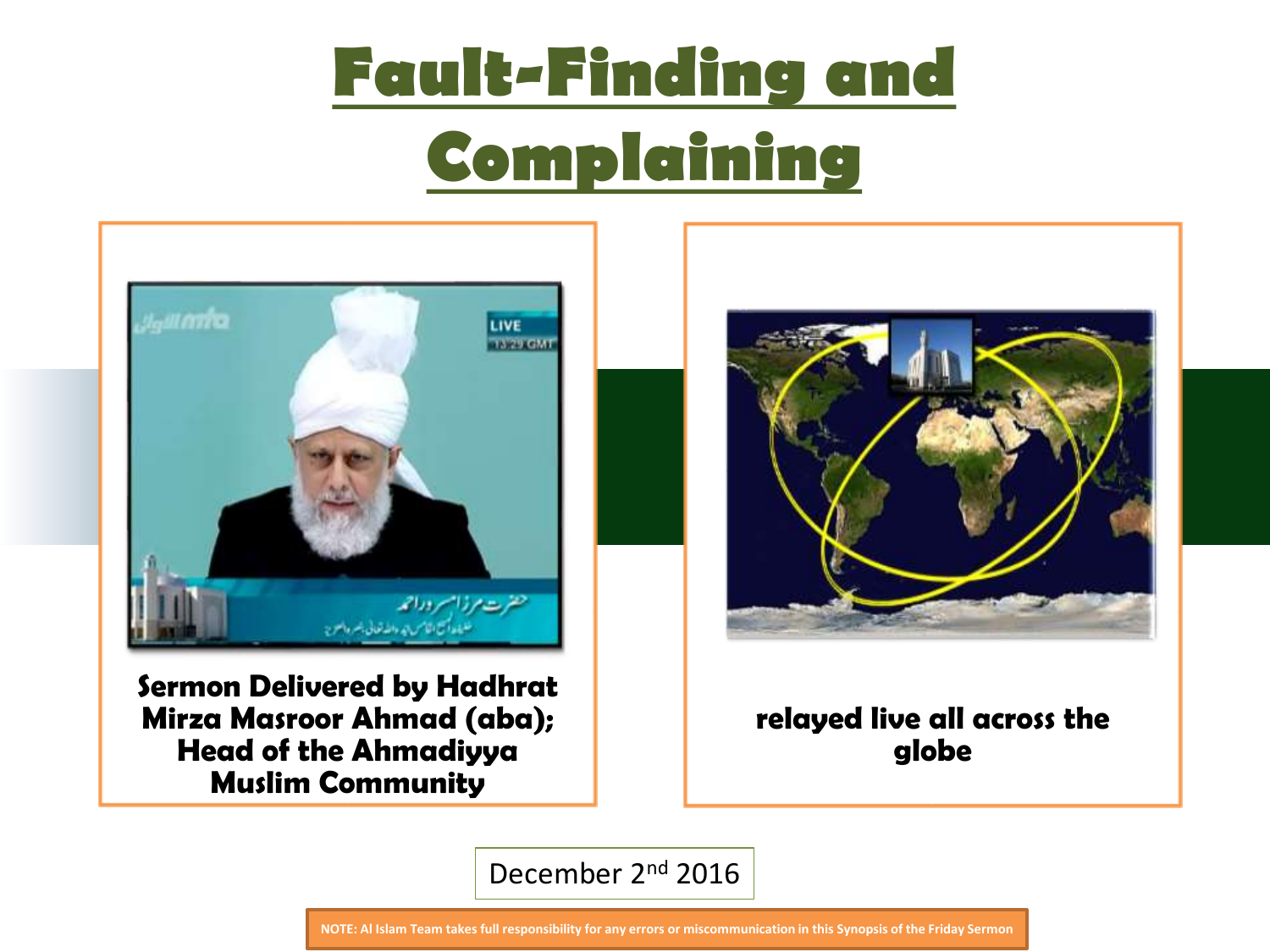Some people complaint about the office bearers and other members without mentioning their correct names or addresses. On ambiguous letters, no investigation can be done and neither is undertaken. Investigation into a matter actually begins by looking into the character of the person who brought up the complaint. May Allah give wisdom to all those people who raise such complaints Huzoor (ABA) lead funeral prayers in absentia of Sheikh Sajid Mehmood

Sahib Shaheed, Mukkaram Sheikh Abdul Qadeer Sahib, Sahib, Darwaish of Qadian and Tanveer Ahmad Loon Sahib Shaheed.

December 2nd 2016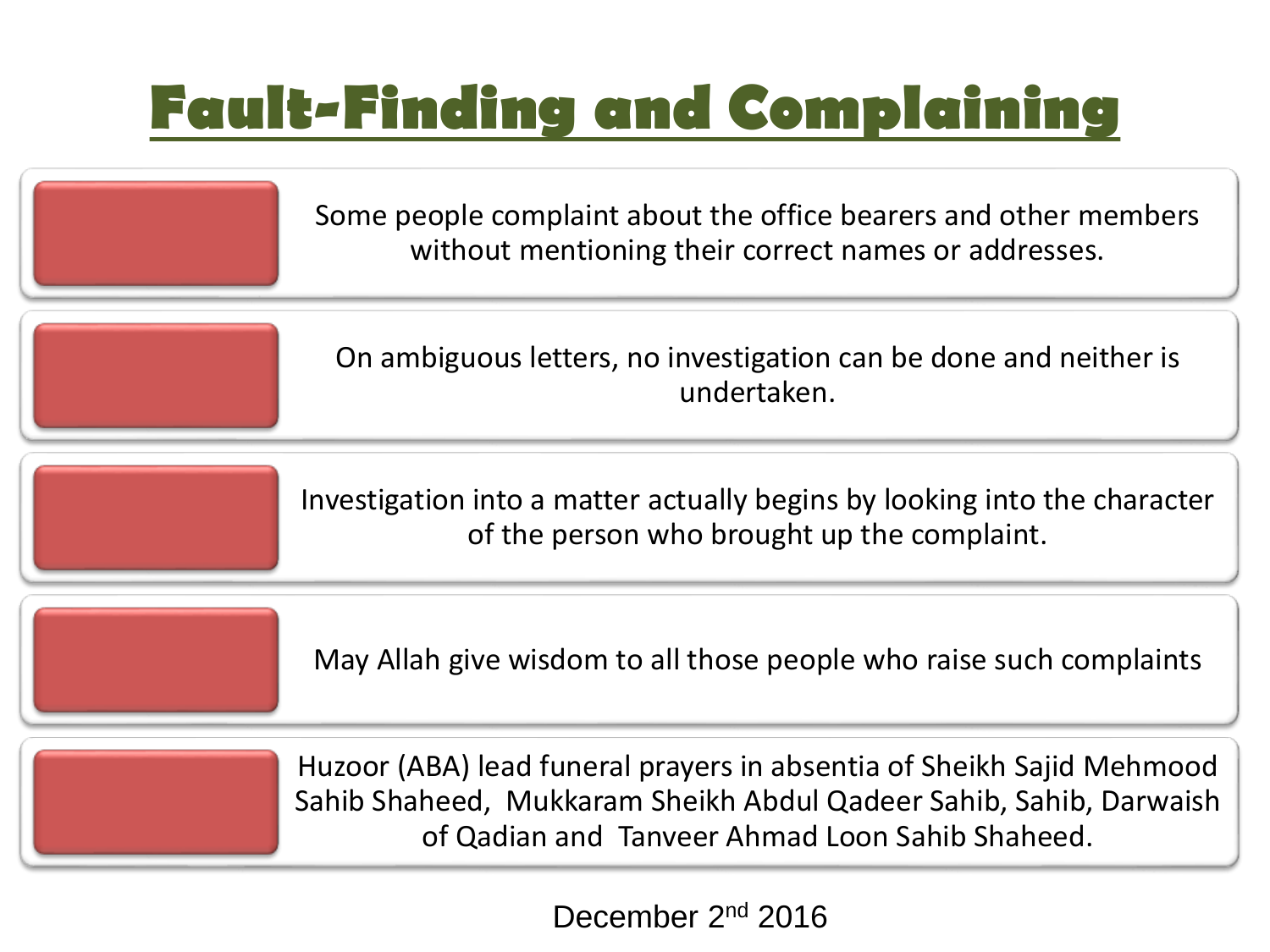**Complaints in jama'at**

**Funeral prayers in absentia**

Sheikh Sajid Mehmood Sahib Shaheed

Mukkaram Sheikh Abdul Qadeer Sahib, Darwaish of Qadian

Tanveer Ahmad Loon Sahib Shaheed

### Fault-Finding and Complaining

Huzoor (ABA) said that some people complaint about the office bearers and other members, pinpointing their particular wrongdoing or misconduct, many such complainers do not mention their names in the letters or will just write an incorrect fake name and address.

On such ambiguous letters, no investigation can be done and neither is undertaken. Those to fail to recognize themselves or make up a name to forward a complaint, such people are either hypocrites or are liars.

But Pakistani's residing in other countries have this problem of complaining by being anonymous.

*Holy Quran commands to investigate if an issue arises and is brought to you.* 

**Investigation into a matter actually begins by looking into the character of the person who brought up the complaint.**

The people who hold the authority of punishing are indeed bounded to the laws of Shariah.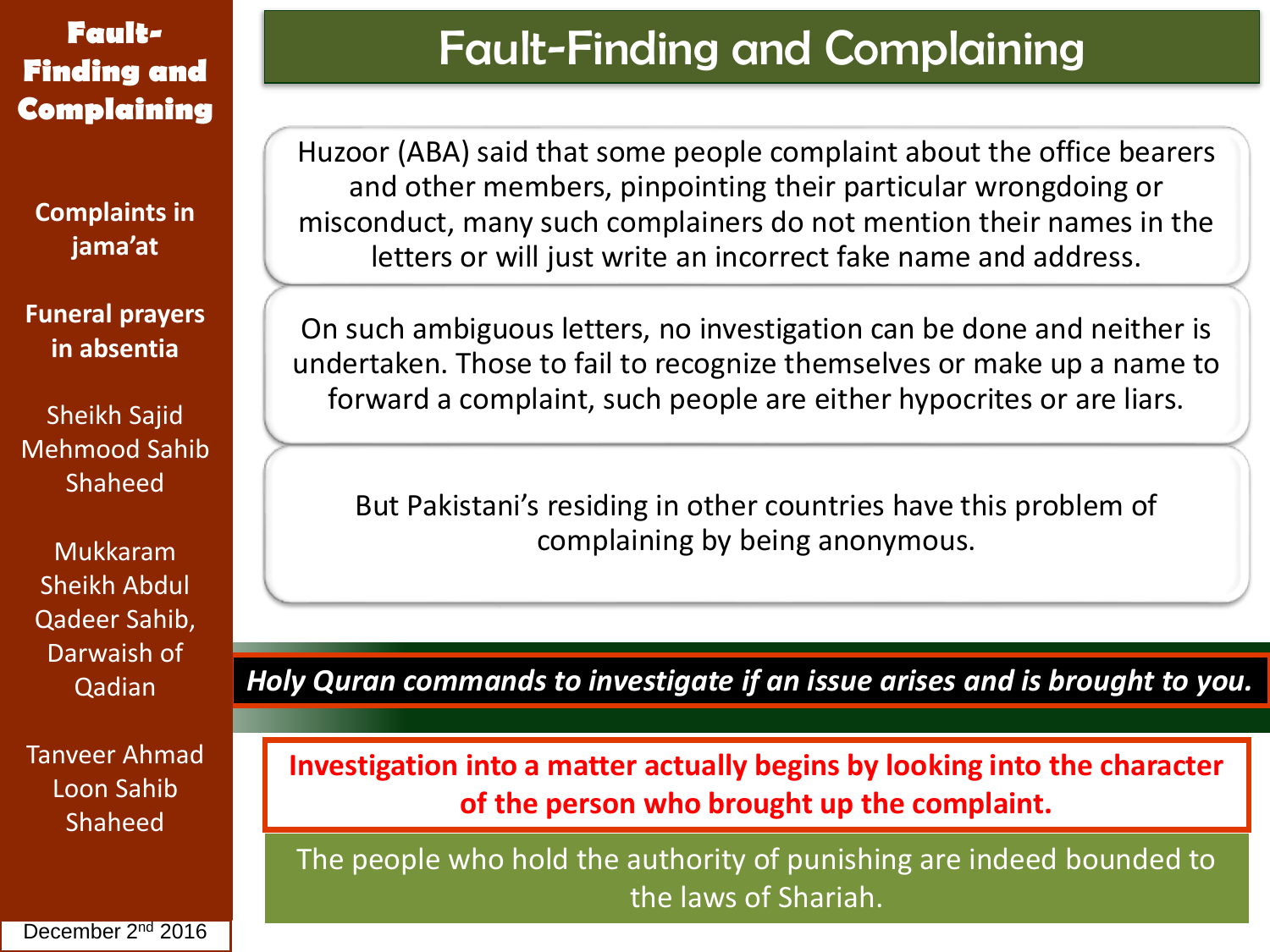### **Finding and Complaining**

**Complaints in jama'at**

**Funeral prayers in absentia**

Sheikh Sajid Mehmood Sahib Shaheed

Mukkaram Sheikh Abdul Qadeer Sahib, Darwaish of Qadian

Tanveer Ahmad Loon Sahib Shaheed

## Fault-Finding and Complaining **Fault-**

Hazrat Musleh Maud (may Allah be pleased with him) says that Quran commands that *'If a Fasiq comes to you with a complaint first investigate about it and then undertake any action'*

Hazrat Musleh Maud (may Allah be pleased with him) says that 'Fasiq' in Arabic implies one who is haste in decision making, disobedient one, abusive one and also means one who exaggerates vices and demands that against whom the complaint is put forward shall be punished to the utmost.

Therefore, now the people who do not reveal their identities, are weak in faith and moreover do not hesitate to consider others actions as a sign of disbelief are surely the 'Fasiq'. Thus, it should be evident on all such Pcomplainers that their action is against the teachings of Quran.

Hazrat Musleh Maud (may Allah be pleased with him) says that even if we know that the person who is complaining is very conscious, sincere and righteous even then it is essential to inspect his/her character.

This is because no one can impose their demands when they have filed a complaint.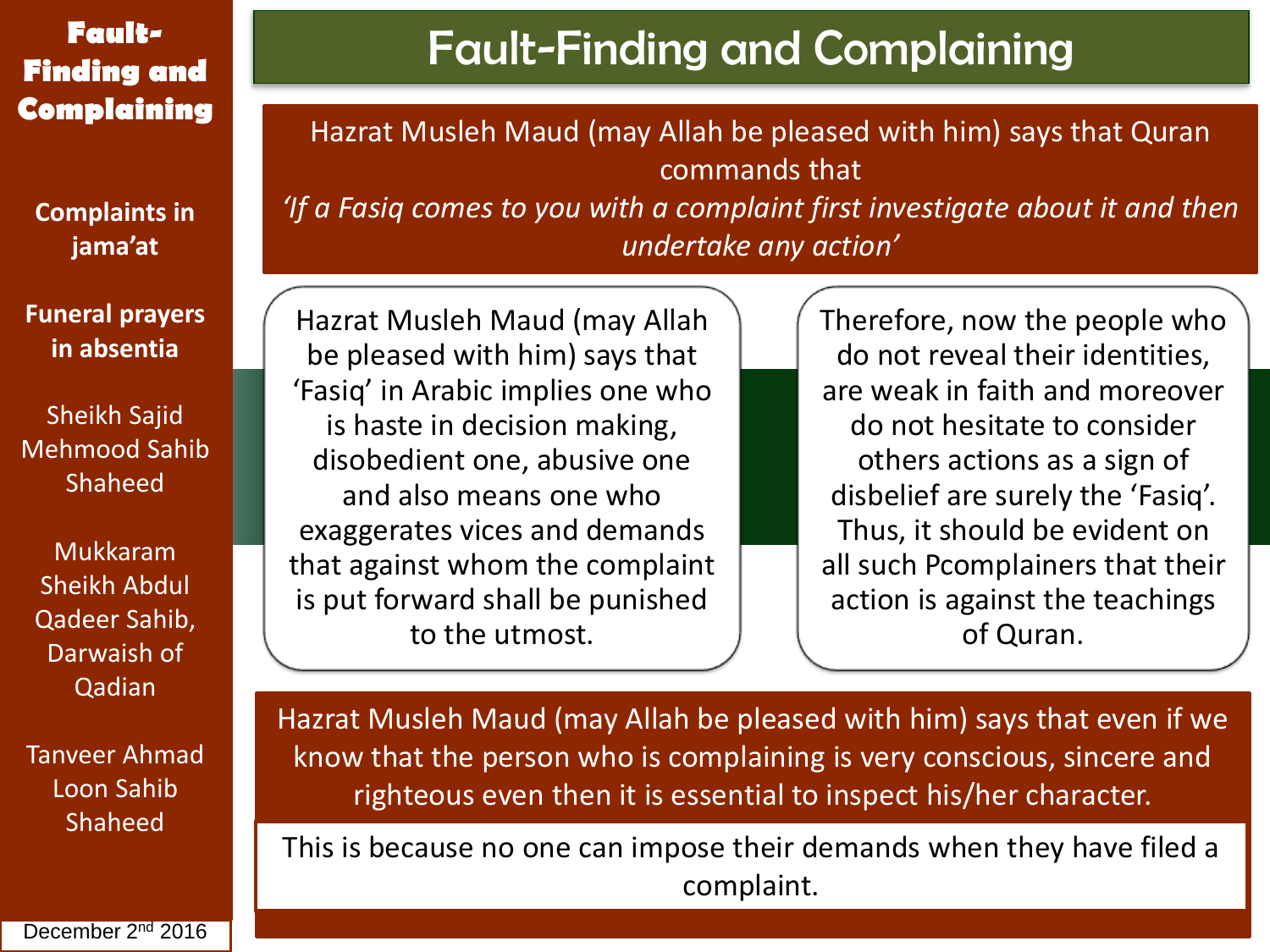**Complaints in jama'at**

**Funeral prayers in absentia**

Sheikh Sajid Mehmood Sahib Shaheed

Mukkaram Sheikh Abdul Qadeer Sahib, Darwaish of Qadian

Tanveer Ahmad Loon Sahib Shaheed

#### December 2<sup>nd</sup> 2016

### Fault-Finding and Complaining

Huzoor (ABA) said If someone considers the complaint to be genuine then they should put it forward with all the required proof and witnesses along with their original name and address.

Likewise, people who see that there is something truly wrong in the administration then they should bravely come forward and highlight it openly and honestly and be ready to face all the consequences.

May Allah give wisdom to all those people who raise such complaints

#### Huzoor (ABA) prayed

May Allah give the administration of the Jama'at the wisdom and the courage that all the people who have been appointed by the Khalifa of the time to decide on such matters rightly keeping in view all the requirements of justice and by following the commandments of Allah and the Sunnah (Ameen).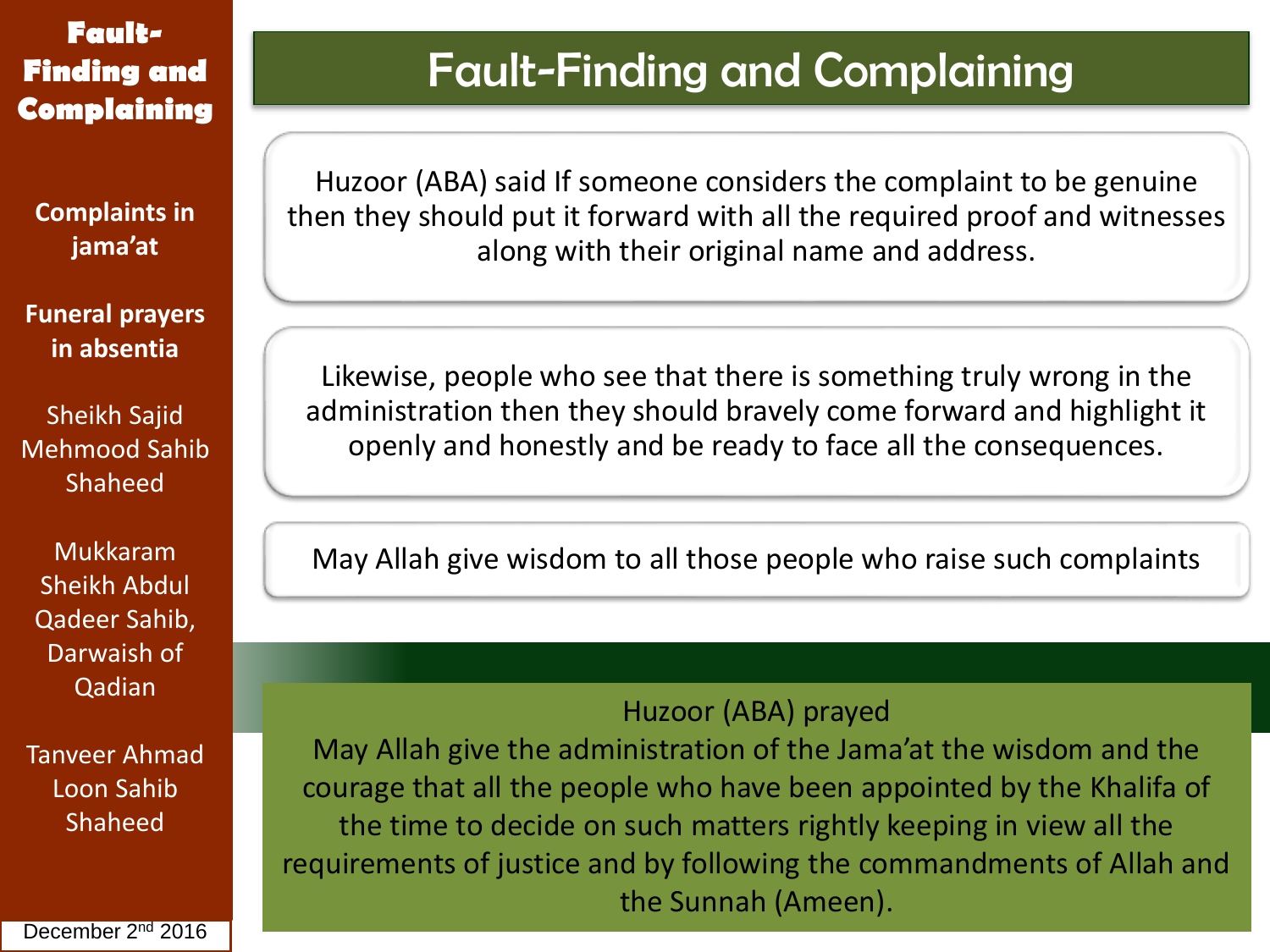**Complaints in jama'at**

**Funeral prayers in absentia**

Sheikh Sajid Mehmood Sahib Shaheed

Mukkaram Sheikh Abdul Qadeer Sahib, Darwaish of Qadian

Tanveer Ahmad Loon Sahib Shaheed

The opponents fired at him while he was sitting in the car outside his home on November 27<sup>th</sup> 2016 at the time of Magrib Prayer 'Ina Lilah e Waina Alla-e-Rajeehoon'.

The late Shaheed received his B.A education and spent five years in very tough conditions.

**Sheikh Sajid Mehmood Sahib Shaheed**

He had immense love for the Khilafat

He would always pardon, show compassion and would never ever resent with anyone.

He very active in paying the chandaa.

December 2<sup>nd</sup> 2016

He was very sincere and honest in his business dealings.

线盘包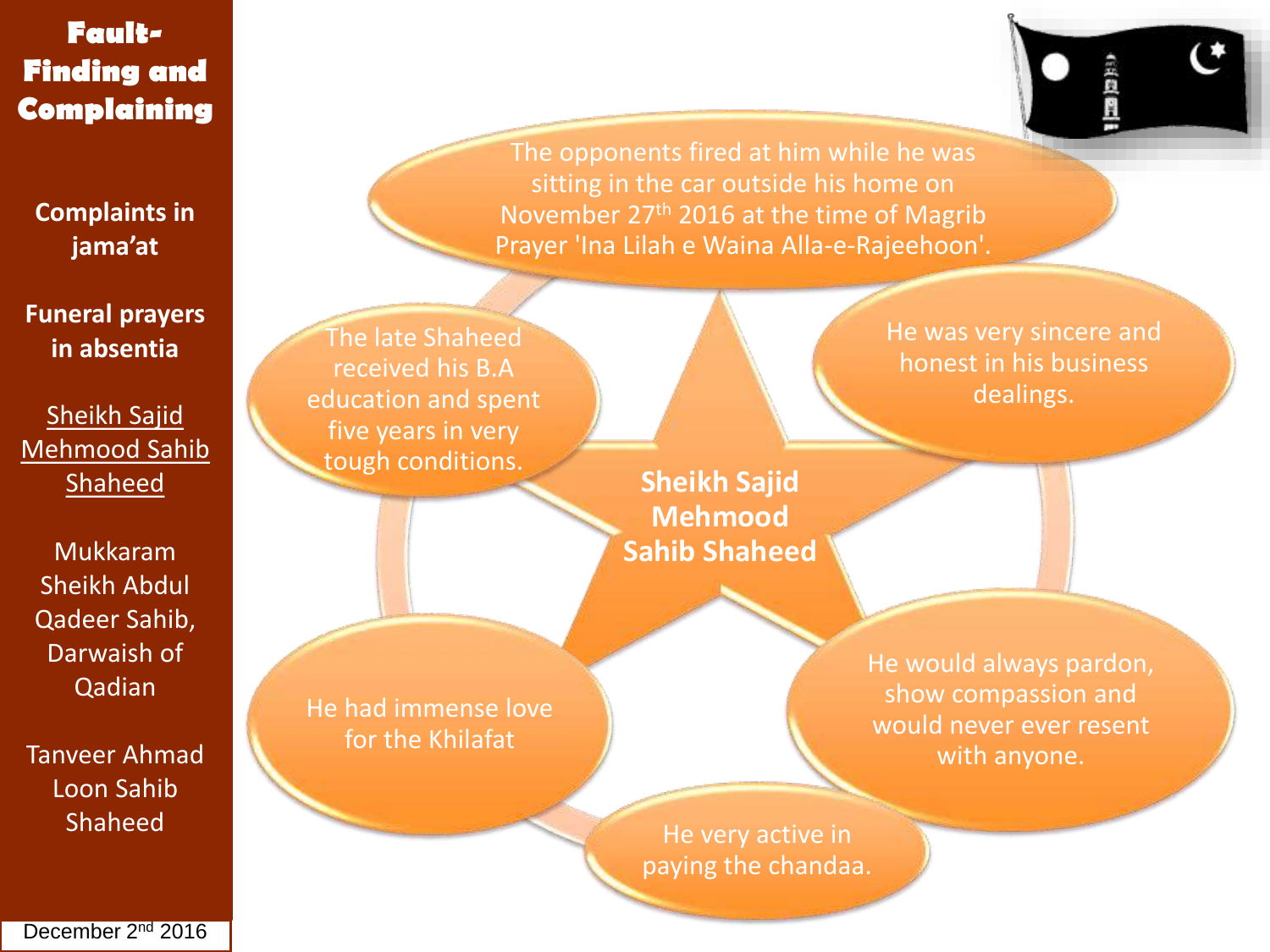**Complaints in jama'at**

**Funeral prayers in absentia**

Sheikh Sajid Mehmood Sahib Shaheed

Mukkaram Sheikh Abdul Qadeer Sahib, Darwaish of **Qadian** 

Tanveer Ahmad Loon Sahib Shaheed



**Mukkaram Sheikh Abdul Qadeer Sahib**

He was the Darwaish of Qadian. He passed away at the age of 92 due to cardiac arrest on November 26th, 2016

'Ina Lilah e Waina Alla-e-Rajeehoon'.

He had immense love for the institution of Jama'at and Khilafat.

Had deep faith and trust in Allah. He would always accept all success and defeats as the will of Allah.